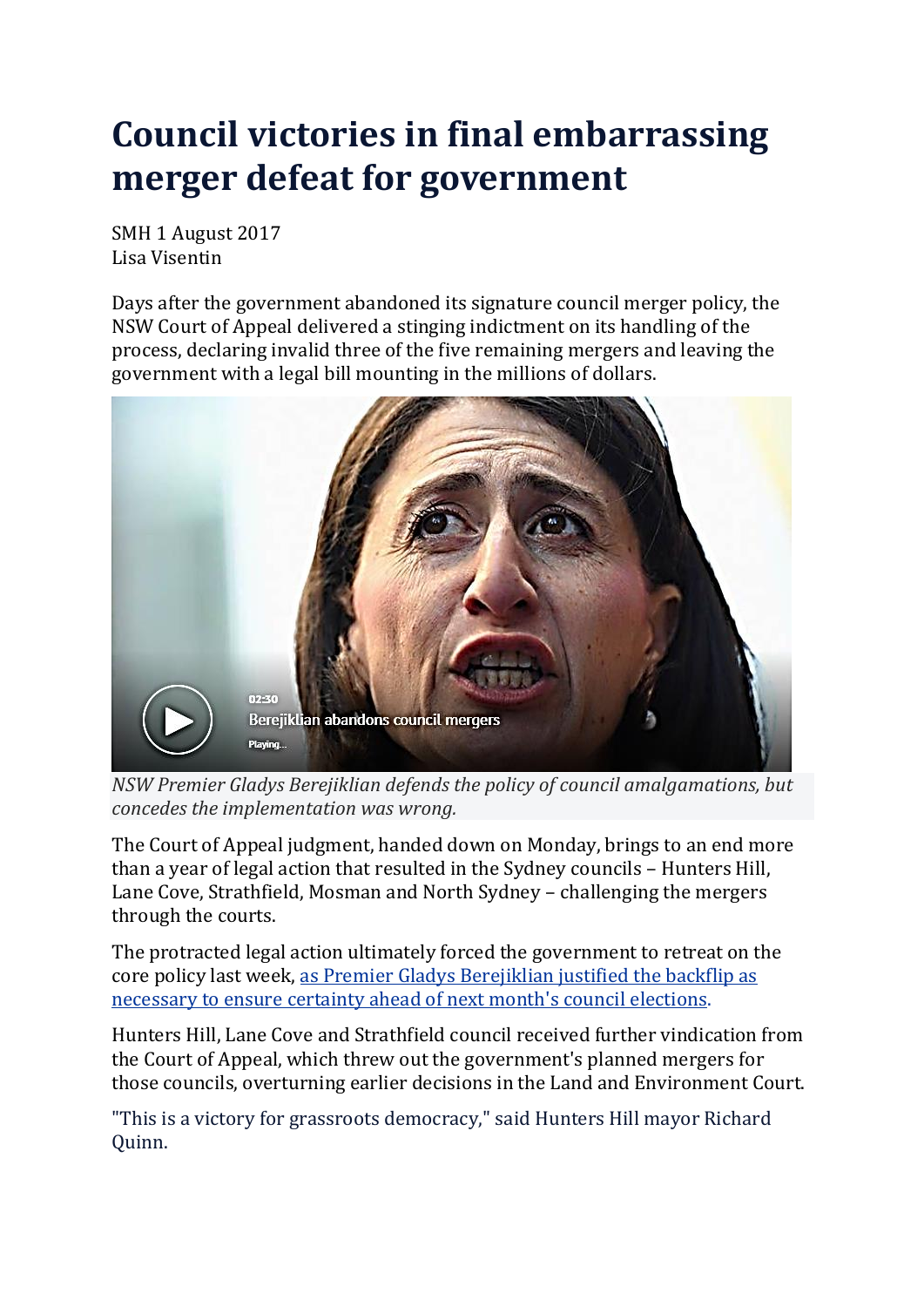

*NSW Premier Gladys Berejiklian CREDIT: BROOK MITCHELL*

"From day one in this whole debate we have argued that forced mergers should not proceed, and that communities should have a direct say in how they are governed."

The Court of Appeal ordered the state government pay the three councils' legal bills, leaving taxpayers footing a bill likely to run into the several millions of dollars, once the government's costs are factored in.

The final bills are yet to be crunched, but preliminary figures provided to Fairfax Media show Hunters Hill spent around \$400,000 on legal fees, Strathfield spend around \$500,000, and Lane Cove's council bill is expected to surpass \$245,000.

The government has also settled a \$300,000 bill with Ku-ring-gai council, [following](http://www.smh.com.au/nsw/blow-to-berejiklian-governments-council-mergers-as-court-rules-against-kpmg-report-secrecy-20170327-gv754p.html) the council's victory in the Court of Appeal in March.

And the final bill could still increase substantially, depending on whether Woollahra Council's High Court appeal, due to be heard later this year, proceeds.

A council spokesperson said its legal team were still discussing the options, including whether to seek a costs order to recover the \$1.1 million in legal fees spent by the council to date.

However, the state government is likely to recoup some of its expenses from Mosman and North Sydney councils, whose appeals were dismissed by the court on Monday.

In light of the legal defeat, North Sydney mayor Jilly Gibson said the Premier's backdown just days earlier was "serendipitous" for the community.

"I'm sure champagne corks were popping in homes right across North Sydney."